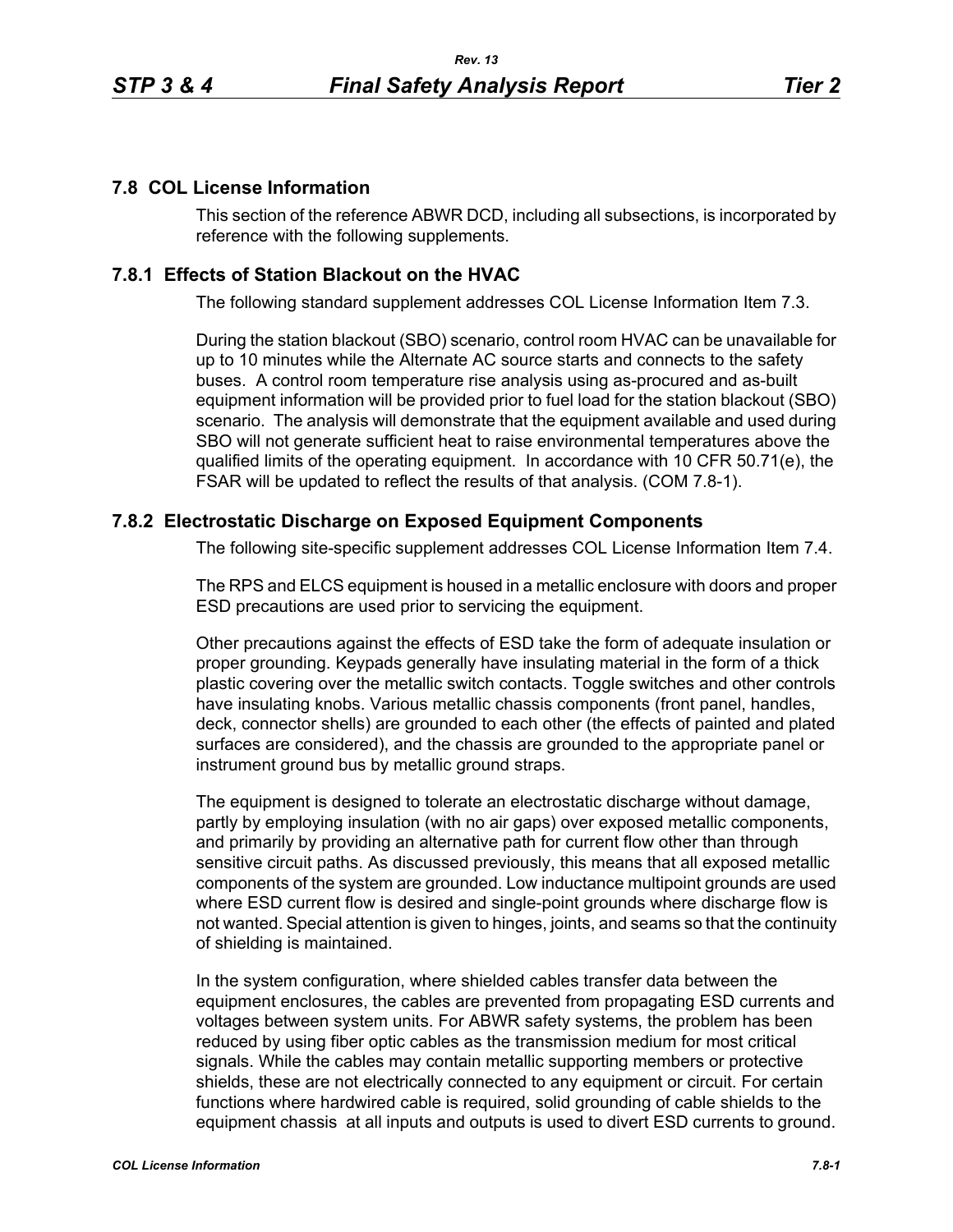The lack of susceptibility of ABWR control equipment to electrostatic discharges shall be verified using the test procedures included in IEC Publication 61000-4-2, Electromagnetic Compatibility (EMC) - Part 4-2: Testing and Measurement Techniques - Electrostatic Discharge Immunity Test. The test procedures of Part 4-2 will be used to qualify electrical and electronic equipment subjected to static electricity discharges. The following acceptance criteria will be used:

- (1) No change in trip output status shall be observed during the test.
- (2) Equipment shall perform its intended functions after the test.

This result will be verified via ITAAC Table 3.4 Item 12.

The safety system control equipment for ABWR has inherent protection against transient ESD effects in that it is housed in a metallic enclosure with doors and that proper ESD precautions are used prior to servicing the equipment. Further protection is provided by the asynchronous, four-division, 2-out-of-4 channel configuration. Temporarily corrupted data in one division cannot cause an inadvertent trip or permanently disable a required trip. When bad data or equipment damage is detected, the affected division can be bypassed until repaired. In the reactor trip and isolation system (RTIS) channels, where the final trip outputs are also in a 2-out-of-4 configuration, both the sensor input and trip output sides of each equipment division can be bypassed, thus preventing failure from any cause in one channel from inhibiting or inadvertently causing a trip.

## **7.8.3 Localized High Heat Spots in Semiconductor Materials for Computing Devices**

The following standard supplement addresses COL License Information Item 7.5 and incorporates design-related information originally provided in Chapter 20 of the DCD.

Equipment purchase specifications for the Safety System Logic and Control (SSLC) systems will include the following provisions:

- Supplier shall follow vendor recommendations for the design and use of heat sinking and ventilation of local areas where power semiconductors of solid-state load drivers are used.
- Supplier shall design solid-state load drivers such that high power devices will be physically separated from low power circuitry in accordance with vendor recommendations.
- Supplier shall design the SSLC computing devices for the external cabinet environment according to the environmental tables in Appendix 3I.
- Supplier shall perform environmental qualification of SSLC equipment, including temperature and humidity in accordance with IEEE 323.
- **Supplier shall be permitted to provide the RPS equipment that utilizes convective** cooling (no fans) only.